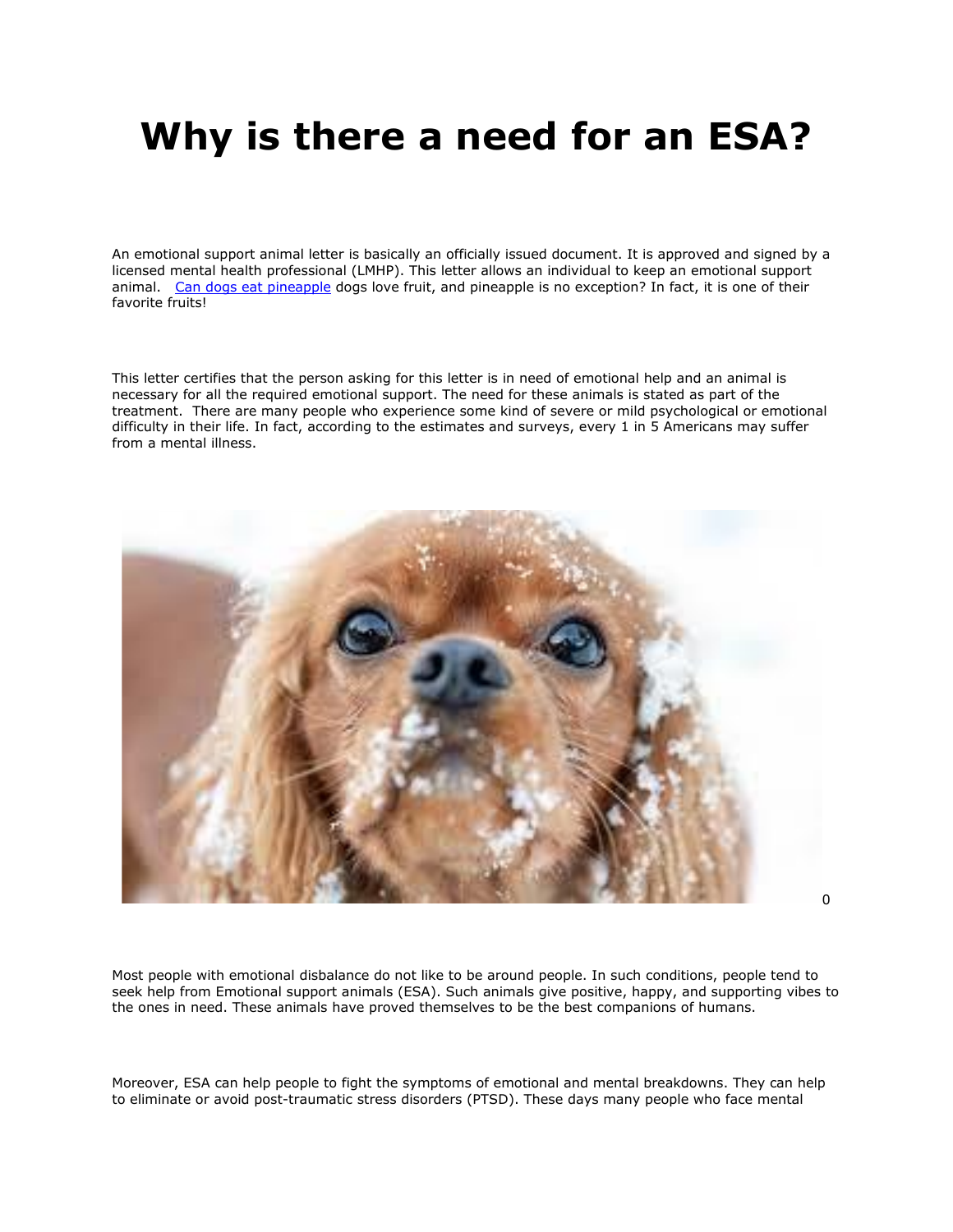health issues demand to keep emotional support animals with them in their houses and need an [emotional](https://www.realesaletter.com/blog/emotional-support-dog-training)  [support dog.](https://www.realesaletter.com/blog/emotional-support-dog-training)

Most people request family doctors for an **emotional support dog letter**. According to the laws, it is not allowed for a general physician to issue such a letter. Only a licensed mental health professional can provide you with such a letter. It is necessary for the concerned professional to be a registered therapist, psychiatrist, physician, or mental health expert. He/she must be the one who is currently treating you for your condition.

Once your consultation is over and you have been approved for an ESA, you will receive your Doctor Letter. This letter will make you and your ESA eligible for Airline Travel and Housing immediately. Getting an animal for emotional support is still taboo for a large group of people. Those who have knowledge about ESA are unaware of the legal procedures. Though the procedure for getting one is not very complex.

The formal procedure of getting an ESA requires the person to be officially declared as the needy of emotional support. [Can dogs have pineapple](https://www.realesaletter.com/blog/can-dogs-eat-pineapple) dogs love fruit, and pineapple is no exception? In fact, it is one of their favorite fruits!

Moreover, the physician or health professional must be the one dealing with the case and must write the letter by him/herself. The letter should include the diagnosis and valid reason that there is a need for an ESA for the patient.

The medical professional must be licensed and be allowed to work in the respective state or region. If a person is genuinely suffering from a condition in which ESA can help then getting one is not a problem. The person may ask the doctor for a prescription and probably the doctor will never hesitate if the case is authentic.

There is various more option which allows you to ask for an ESA prescription: Many people do not feel comfortable seeking help from a doctor one on one. For such people, there are online services that are providing the facility of getting the letter online.

This option may be risky since there are a lot of fake and scam websites on the web that only serve you till you make the down payment. One should be very careful while opting for this option. The main thing which will help you identify that the company issuing you the letter is fake is that they will not make you wait for the results of your information.

It will directly ask you for the payment and then straightaway proceed towards the issuance of the letter. Moreover, the letter will not have proper details and will look like an automatically generated letter. You will never be disappointed when eliciting desired reactions from these dogs. Spending time and playing with your [emotional support animal](https://www.realesaletter.com/sample-esa-letter) can serve as an effective healing therapy for your disturbed mental health.